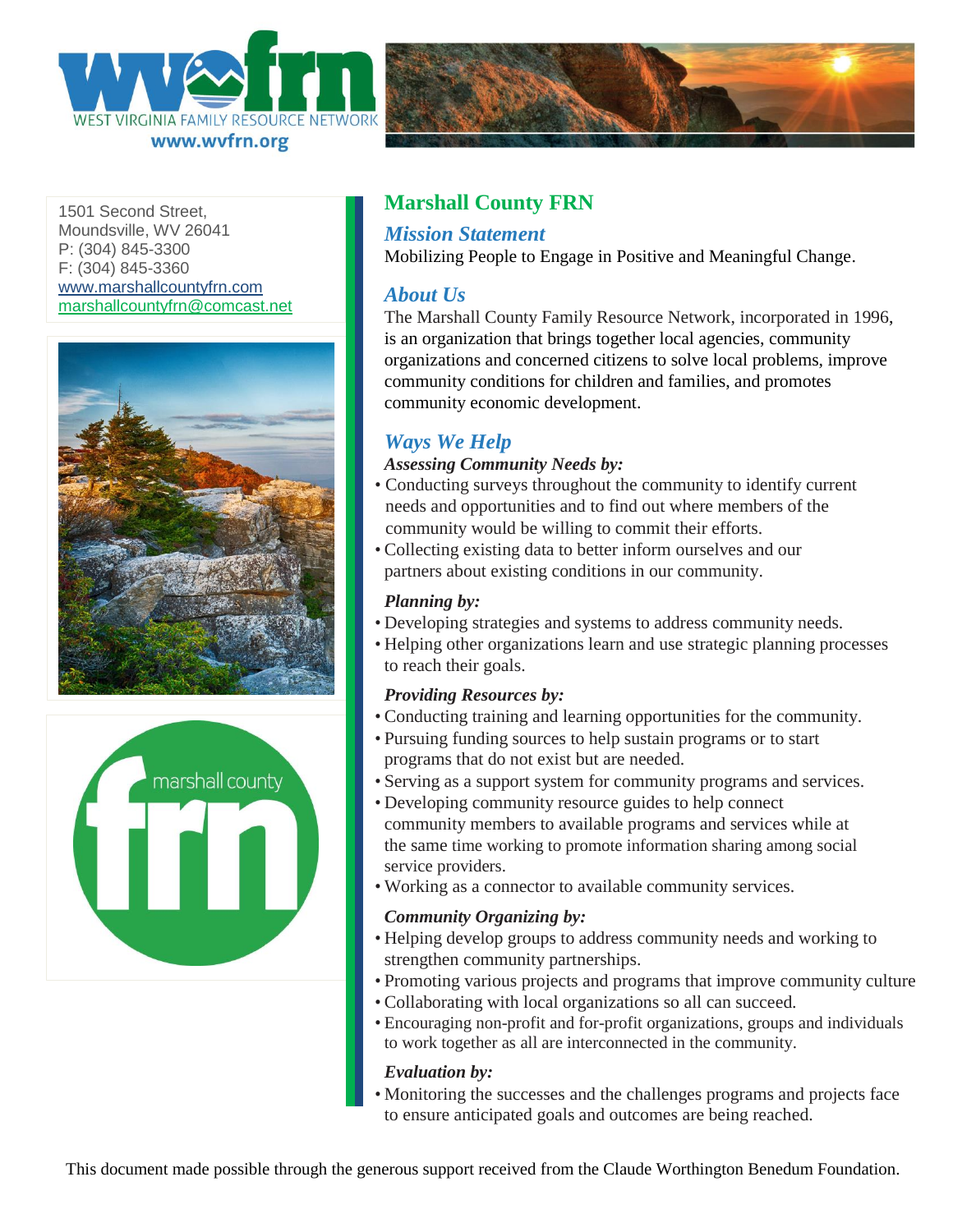









## *Current Areas of Work*

Over many years, the FRN has developed collaborative relationships necessary to identify community needs, develop local strategies to address priorities, secure needed resources, engage community members, and evaluate progress. We believe we are most successful when we all are working together. During the past year, the FRN has:

# *Highlights and Accomplishments*

- *Implemented numerous projects through its Carolyn Dalzell Closet of Hope, which distributes essential health, hygiene, and household products to those in need through a variety of creative avenues*
- *Sponsored events, activities, and programs that benefited local communities and residents*
- *Coordinated or provided services and trainings for area professionals and members of the public*
- *Developed or maintained partnerships with other organizations, businesses, groups, and funders to build and sustain projects and programs*
- *Provided in-home parenting education and related activities through the Parents As Teachers program*
- *Coordinated the Marshall County Family Resource Center, the Starting Points Center, and related activities*

In 2018, the FRN generated \$358,350 to support community programs and services; in-kind investments through volunteers and local donations totaled \$284,741.

### **Responses from a survey about the FRN's Impact and Value**

*"I have been involved in fundraising, organizing and volunteering for over 35yrs. There are few groups I've been involved with that compare to the hard work, organizing skills, compassion and over all enthusiasm that I have experienced with the Marshall Co. FRN. They identify needs in the community, address the issues and manage to pull the community together for support. If I had to use one word it would be impressive"*

- Survey Respondent

*"The FRN is a community's best kept secret. They are connected to the resources and have relationships within the community to make projects in a community a success."*

- Survey Respondent

*The Marshall County FRN is a proud member of the WV Alliance of Family Resource Networks (WVAFRN).*

This document made possible through the generous support received from the Claude Worthington Benedum Foundation.